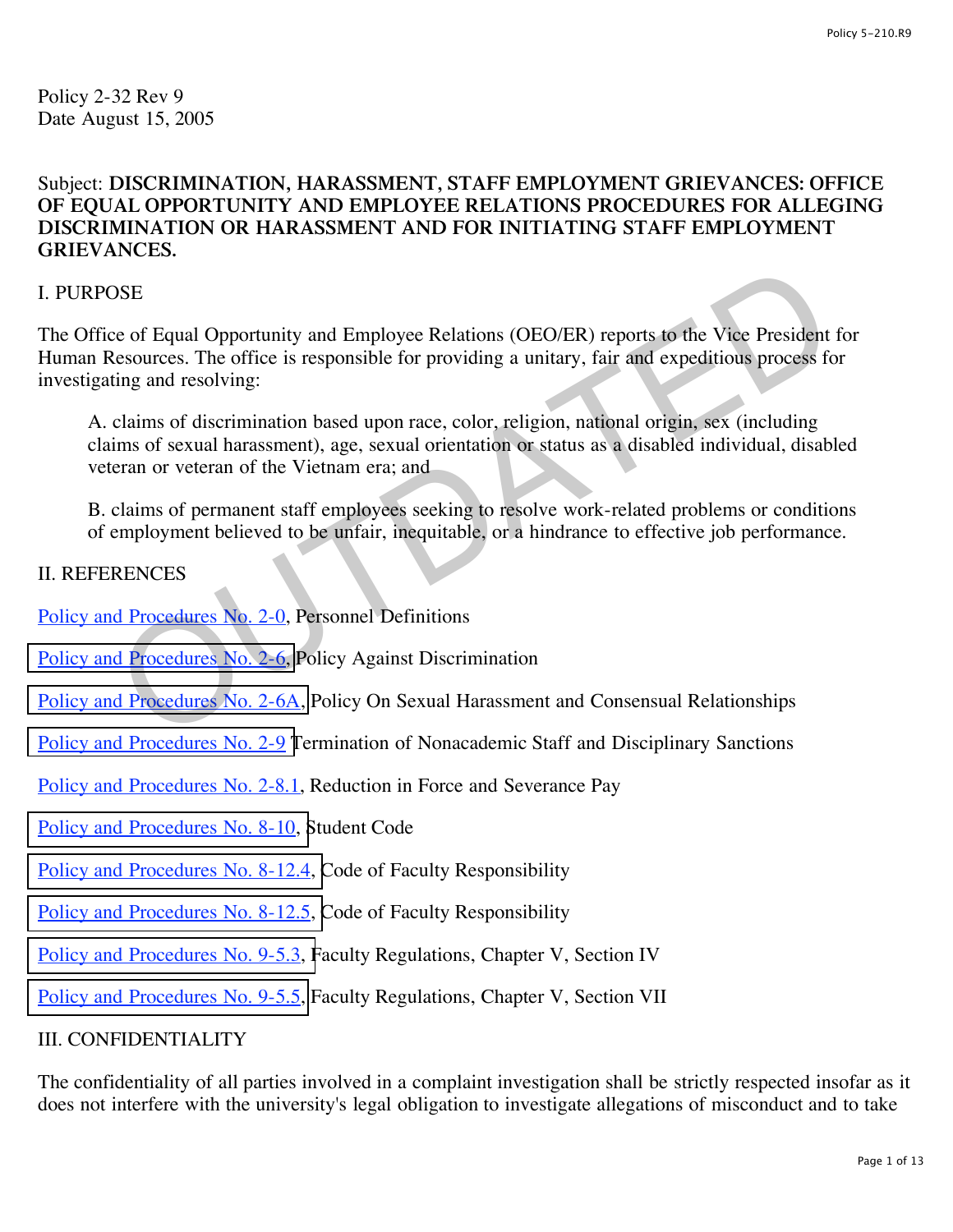corrective action or as otherwise provided by law.

# IV. DEFINITIONS

A. Complaining party (or complainant)is an individual or group of individuals making a complaint.

B. Complaint is:

1. a claim by an aggrieved party or an administrator acting on behalf of the university that a specific named individual has violated a university policy against discrimination or harassment; or

2. a statement of a work-related problem or condition of employment which an employee believes to be unfair, inequitable, or a hindrance to his/her effective job performance. See also, Staff Employment Grievance, defined below.

C. Concern is a question or problem involving possible harassment, discrimination , or staff employment grievance that an individual wants to discuss without having made the decision to pursue the matter as a complaint or without having been personally harmed by the behavior in question. 1. a claim by an aggreved party or an administrator acting on behalf of the<br>
university that a specific named individual has violated a university policy against<br>
discrimination or harassment; or<br>
2. a statement of a work

D. Defined elsewhere:

Policy and Procedures No. 2-6, Policy Against Discrimination

Policy and Procedures No. 2-6A, Policy On Sexual Harassment and Consensual Relationships

E. Employee or Employment at-will: Employment that is terminable by the university for any reason or for no reason at all.

F. Final and Binding Decision: A final administrative decision. No party may appeal or further contest the issues decided, except through external remedies.

G. Permanent Staff: Those staff employees whose employment status is expected to last nine months or longer and who are regularly scheduled to work 20 or more hours per week. Permanent staff employees may be full-time (1.0 FTE) or part-time (equal to or greater than .5 FTE but less than 1.0 FTE).

H. Probationary Staff: Those staff employees hired for, or reinstated to, a permanent full-time or part-time position and serving a probationary period. Probationary staff employees are "at will" employees.

I. Responding party (or respondent) is the person against whom the complaint is made.

J. Staff Employment Grievance is a work-related problem or condition of employment which a permanent staff employee believes to be unfair, inequitable, or a hindrance to his/her effective job performance.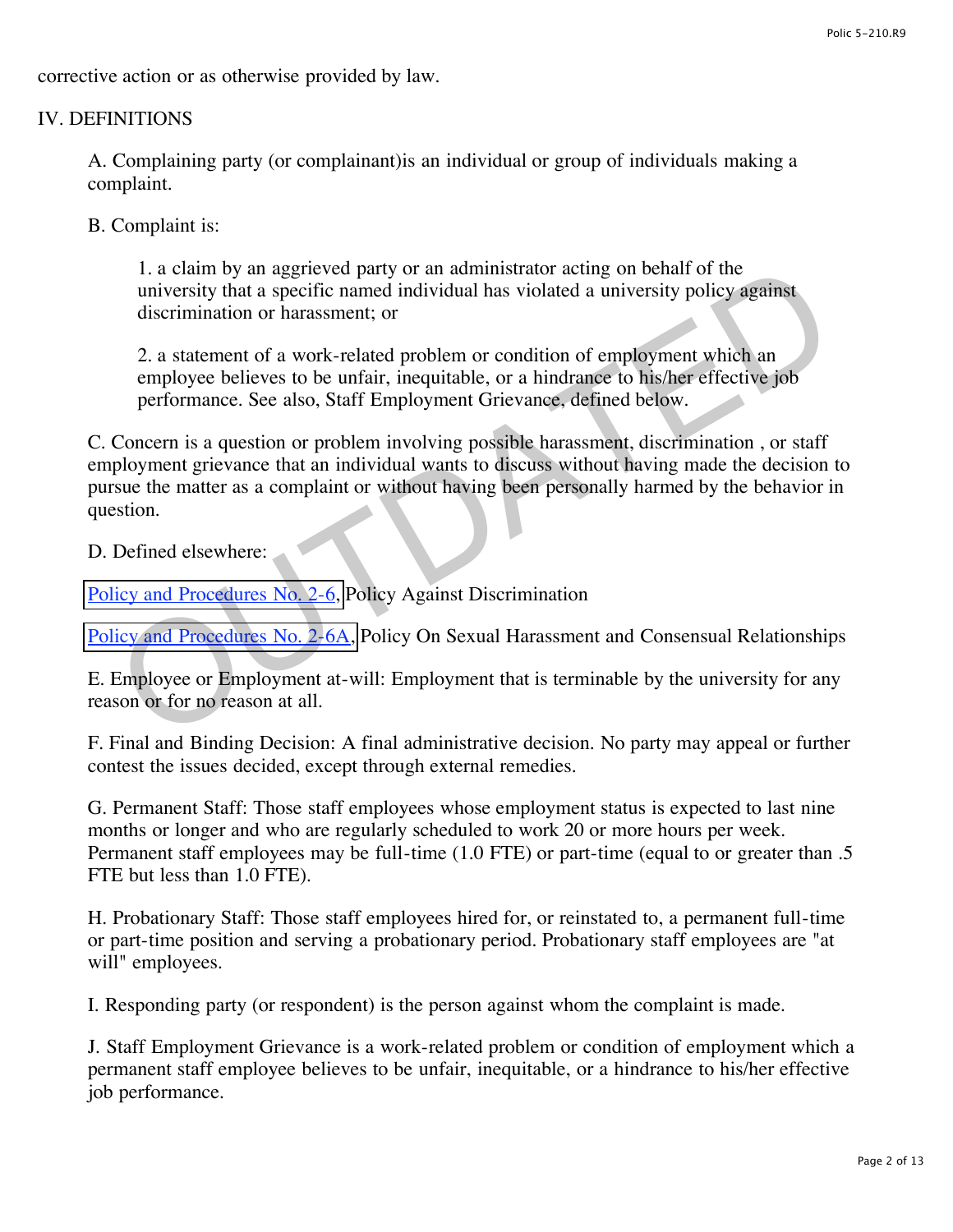K. Temporary Staff: Those staff employees whose employment is for a period expected to last less than nine months or whose employment is expected to last nine months or longer and who are regularly scheduled to work less than 20 hours per week (.5 FTE). Temporary employees may be full-time or part-time, receive no benefits, and are employed "at will."

#### V. PROCEDURE: Intake

## A. Concerns

1. The OEO/ER serves as a resource to the university to provide information, counseling, and advice regarding equal opportunity and employee relations issues. An individual with a concern is encouraged to discuss it with the OEO/ER in order to clarify whether there is a violation of university policy concerning discrimination or harassment, or whether there is a basis for a staff employment grievance, and to determine his/ her options, including the pursuit of more formal action. 1. The OEO/ER serves as a resource to the university to provide information,<br>conseling, and advice regarding equal opportunity and employee relations issues.<br>An individual with a concern is encouraged to discuss it with th

2. Notwithstanding management's prerogative to reorganize and make necessary changes in job duties and responsibilities, the university encourages employees to discuss their concerns with their supervisors and to seek an informal resolution of work-related problems or conditions of employment that they believe to be unfair.

#### B. Duties to Notify

1. Any university representative who is contacted by an individual with a concern shall advise that individual of the OEO/ER and the availability of university complaint procedures as contained herein.

2. Once informed of a concern related to harassment or discrimination, the supervisor, chair, dean or other representative of the university shall immediately inform the OEO/ER.

3. The OEO/ER shall advise as appropriate the cognizant dean, staff director or supervisor of any concerns of harassment or discrimination the OEO/ER receives regarding a member of his/her faculty, staff or student body.

4. The OEO/ER shall advise individuals of the university's procedures under this policy and provide information relating to any external remedies including state or federal agency procedures which may be applicable.

# C. Emergencies

In emergency situations, it may be necessary to remove a person from contact with other employees, students or participants. During normal business hours, such action should not be taken without prior consultation with the OEO/ER. When it is impossible to consult with the OEO/ER because it is after normal business hours, a weekend or a holiday, supervisory personnel may take action without prior consultation with the OEO/ER. In such cases, an employee will not suffer a loss of pay, a student will not suffer a loss of academic standing or a participant will not suffer similar loss as a result of the emergency action. As soon as the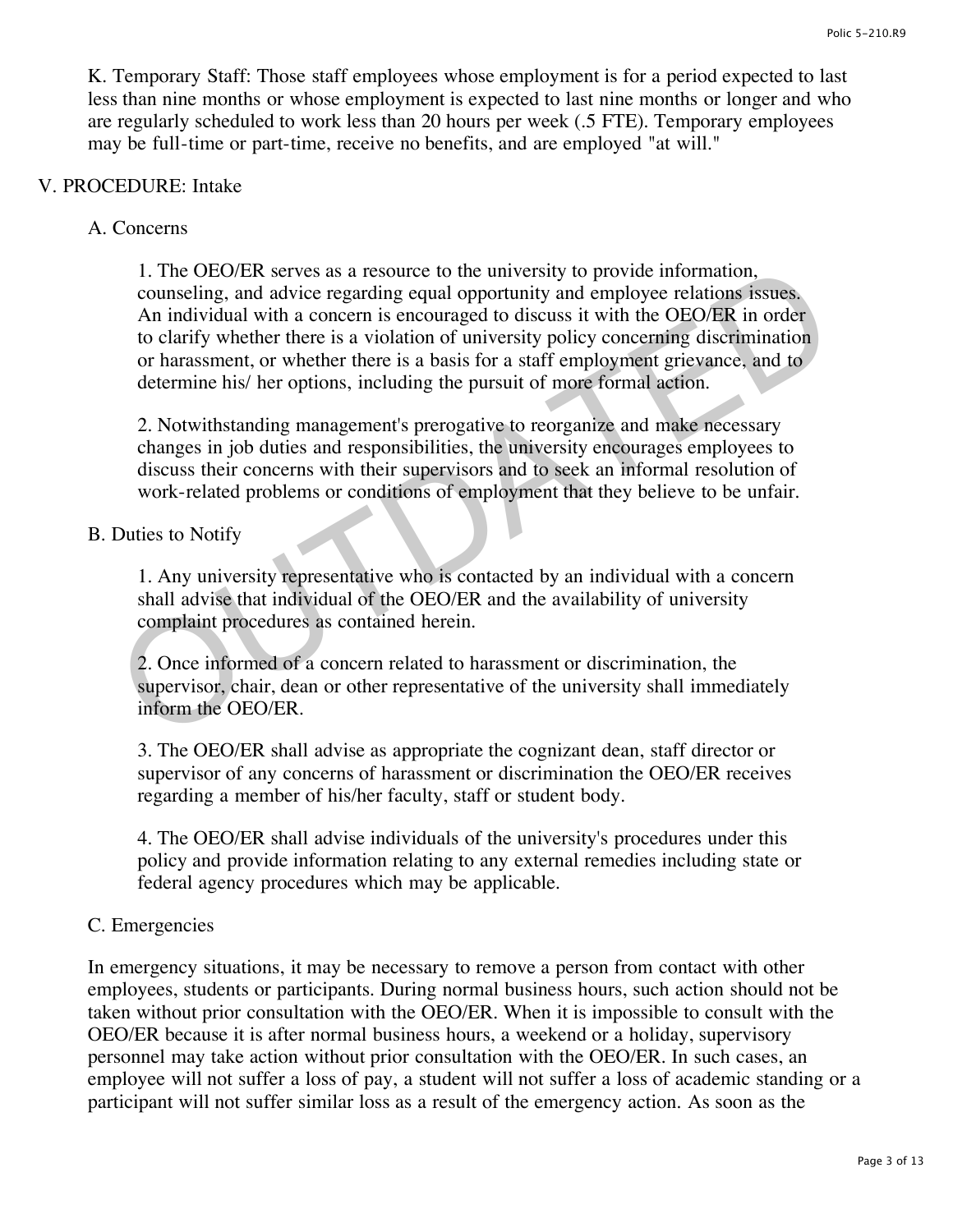OEO/ER reopens, the supervisory personnel will consult with the OEO/ER to determine appropriate further action.

D. The decision to pursue a concern as a complaint is generally one for the individual who believes that she or he has experienced a grievable employment action or violation of university policy, although there may be situations in which the university must act even in the absence of a complaint (for example, when other students or employees are at risk). Nonetheless, the expression of a concern by an individual does not necessarily create any obligation on the part of the university to formally respond to the concern. Concerns will not be included in a person's file or a student's record.

E. Standing

1. Discrimination and Harassment:

Persons stating claims under  $PPM 2-6, 2-6A, 8-10$  (I)(E) and  $8-12.4$  have standing</u> to file complaints with the OEO/ER.

2. Staff Employment Grievances:

Unless applicable university policies are alleged to have been violated, the following issues are non-grievable and there is no standing to assert complaints relative thereto: or a student's record.<br>
Standing<br>
1. Discrimination and Harassment:<br>
Persons stating claims under <u>PPM 2-6, 2-6[A](http://www.regulations.utah.edu/academics/6-400.html), 8-10</u> (D)(E) and 8-12.4 have standing<br>
to file complaints with the OEO/ER.<br>
2. Staff Employment Grievances:

a. Wages and salaries

b. Classification actions

c. Reduction in Force except insofar as it is alleged that appropriate University procedures (PPM 2-8.1) have been violated

d. Termination during probation and/or extension of the probationary period

e. Performance evaluations

f. Reassignment of job duties and responsibilities

g. Reorganization that does not result in loss of pay

3. Complaints: a complaint may be filed with the OEO/ER:

a. Regarding discrimination or harassment

1) by any individual who believes s/he has been subjected to discrimination or harassment in violation of university policy; or

2) by an administrator acting on behalf of the university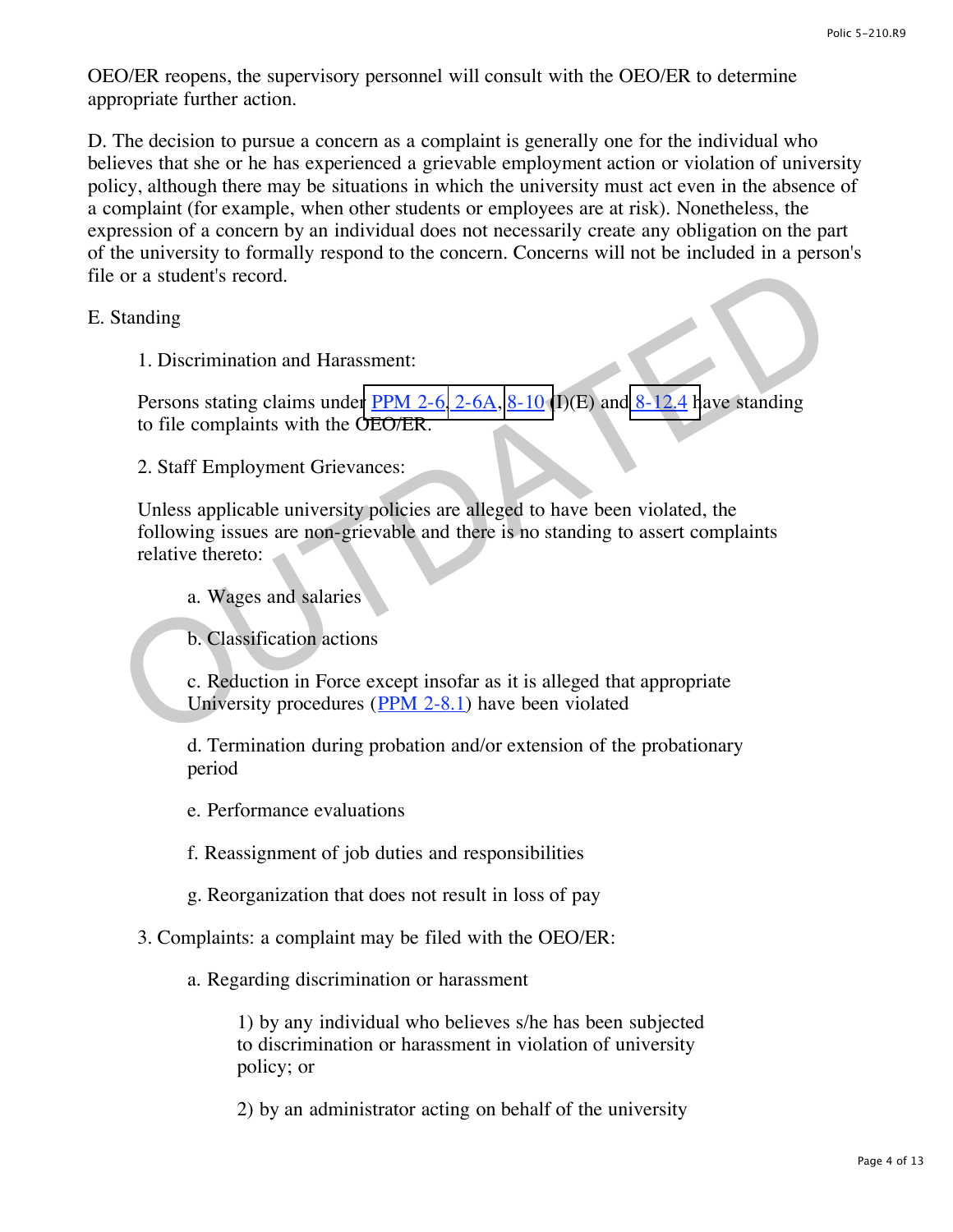alleging a violation of university policy.

b. Regarding employee grievances

1) by any permanent staff employee who has completed his/her probationary period (unless the issue is nongrievable as set forth above).

2) Probationary, temporary or other "at-will" employees do not have standing to file complaints about problems or conditions of employment, except insofar as they are able to state a cognizable claim of discrimination or harassment.

F. Relationship to other University Proceedings

1. All discrimination and harassment complaints must be resolved under this policy. If allegations of discrimination or harassment are raised in proceedings under another established university complaint or grievance procedure, the university administrators or faculty involved shall immediately notify the OEO/ER and shall refer the harassment or discrimination complaint to the OEO/ER for investigation and resolution under this policy. During this process, all other proceedings shall be stayed, unless the referring committee obtains approval from the OEO/ER to proceed with specified tasks which are clearly separate and distinguishable from those tasks or factual bases arising pursuant to the harassment or discrimination complaint. not have standing to file complaints about problems or<br>conditions of employment, except insofar as they are able<br>to state a cognizable claim of discrimination or<br>harassment.<br>Aelationship to other University Proceedings<br>1.

2. If the filing of the complaint raises other issues (e.g., questions of academic freedom), the OEO/ER will ensure that those issues are considered as part of the process. For example, if academic freedom issues are raised, the OEO/ER will request that the Academic Freedom and Tenure Committee take that element under consideration and advise the OEO/ER of its findings.

#### G. Non-Retaliation

Individuals shall not be subjected to retaliation for initiating or participating in this process. The non-retaliation provisions of PPM 2-6 are incorporated herein.

#### H. Reasonable Time Off

Reasonable time off with pay during scheduled working hours shall be provided to the parties, their representatives, or any witnesses called to testify, for reasonable time spent in preparation for or time spent in proceedings leading to resolution of the complaint. Time spent in such activities outside scheduled working hours is non-compensable.

#### I. Exceptions to Policy

A proposed resolution of a complaint that involves an exception to an applicable university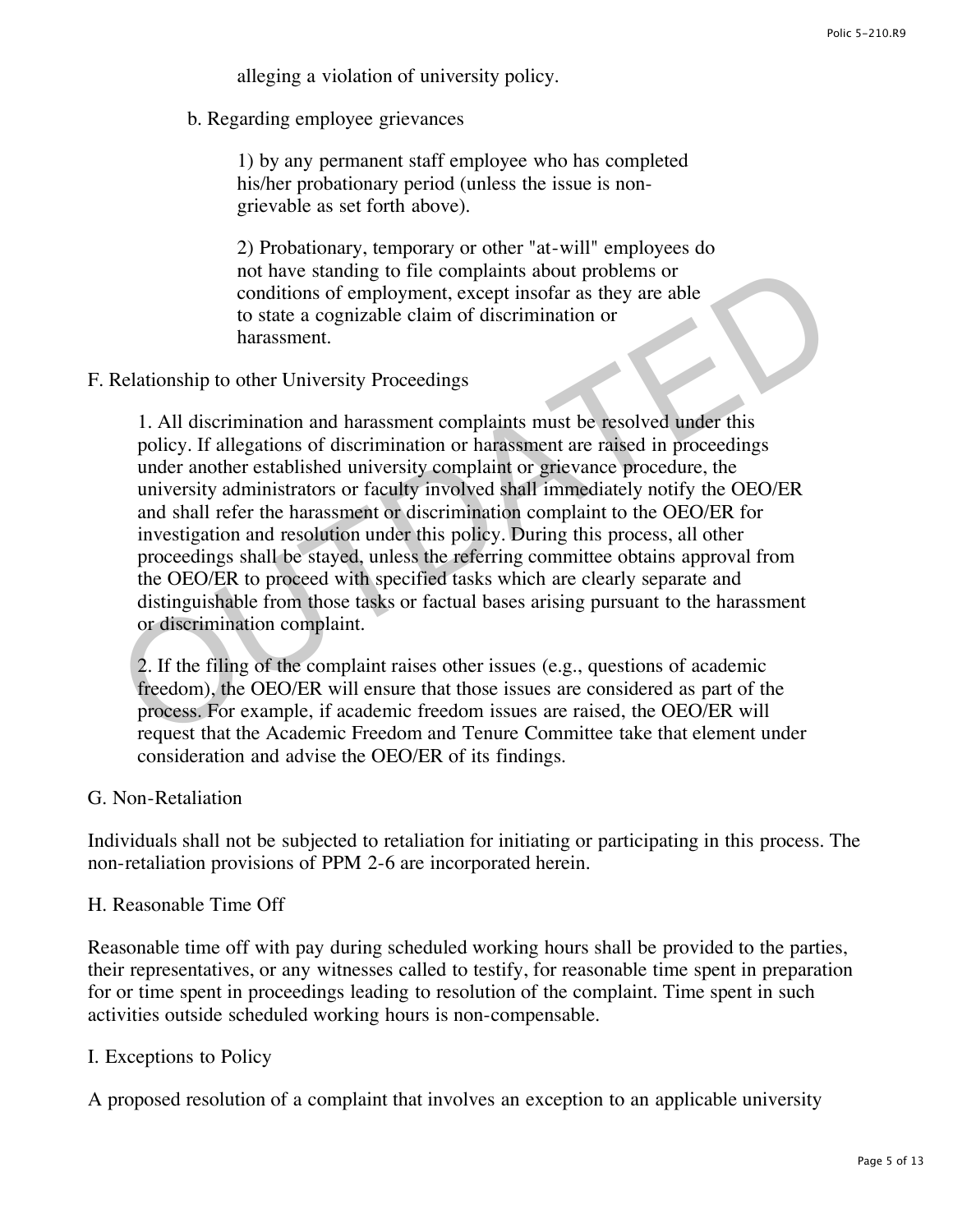policy or regulation requires the prior approval of the cognizant vice president or the President, as appropriate.

J. Time Limits and Deadlines Strictly Observed

Failure to comply with deadlines may result in waiver of rights to proceed hereunder. The Director of the OEO/ER may extend a deadline upon a showing of good cause and in extraordinary circumstances. Time limits stated do not include weekends or holidays unless otherwise stated.

## VI. PROCEDURE: Investigation

## A. Complaint

1. Complaint form. A complaint form shall be obtained from the OEO/ER and completed by the complainant in order to file a complaint.

2. A complaint alleging harassment or discrimination must be filed within 120 calendar days of the date of the last alleged occurrence.

3. A complaint that is frivolous, fails to state a cognizable claim or is not timely may be dismissed by the director of the OEO/ER after an initial review. A complaint that is not timely may be received if the failure to file the complaint within the prescribed time limit was the result of excusable mistake, inadvertence or extenuating circumstances and that the interests of the university will not be seriously prejudiced by accepting the untimely complaint. COMPLAINT COMPLAINT COMPLAINT COMPLAINT COMPLAINT COMPLAINT COMPLAINT INCOLUTER AND COMPLAINT IN COMPLAINT COMPLAINT 2. A complaint alleging harassment or discrimination must be filed within 120 calendar days of the date o

# B. Mediation and Negotiation

1. At any stage of this process, the OEO/ER may attempt to resolve the case through mediation and negotiation with the parties involved. At any point, the parties, subject to the approval of the OEO/ER, may mutually agree to invite others to serve as resource persons to facilitate the resolution of the complaint. If deemed by the OEO/ER to be in the best interest of the university, and with the agreement of both parties, mediation may be offered in cases in which there is no standing to file a complaint under this policy.

2. If resolution is reached through mediation or negotiation, no further action will be taken and the matter will be considered closed. Issues not so resolved may require that an investigation be undertaken and/or that administrative personnel take a more active role in finding a solution to the problem.

### C. Discrimination and Harassment Cases

## 1. Notice:

After a complaint has been filed, the OEO/ER shall notify the responding party of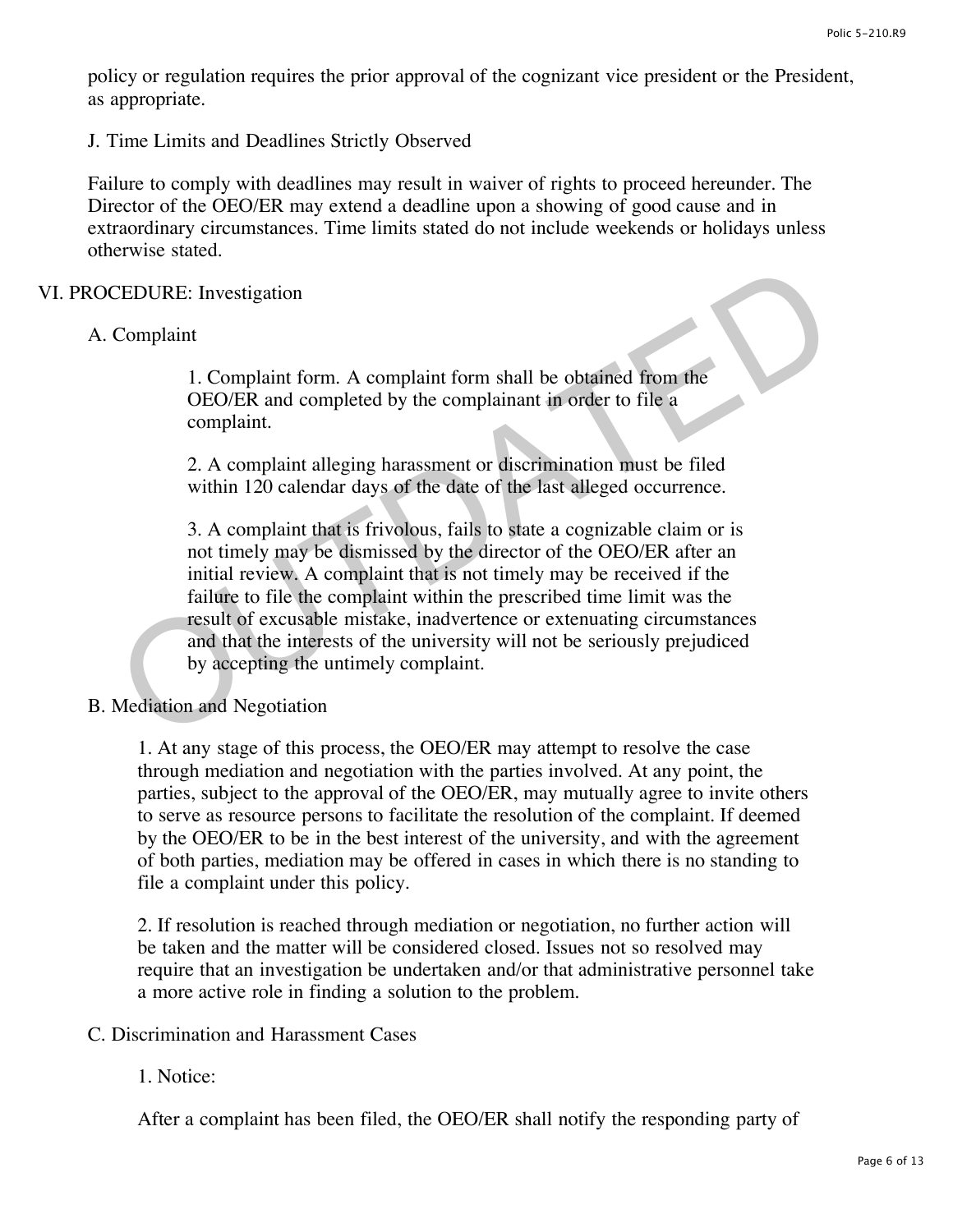the allegations of the complaint and shall also notify the cognizant vice president and the supervisor, chair or dean with direct line responsibility over the responding party. If the responding party is a student, the Vice President for Student Affairs and the appropriate dean and chair shall also be notified. The responding party shall be afforded a full opportunity to respond to the allegations.

2. The OEO/ER shall interview the complaining party, the responding party and any other persons believed to have pertinent factual knowledge of the allegations and shall also review any other relevant evidence, including documentary material. As in all situations, the responding party shall be afforded a full opportunity to respond to the allegations.

3. The OEO/ER shall endeavor to complete its investigation within 45 days of the filing of the complaint. If, for any reason, an extension is necessary, the parties will be notified in writing of the status of the investigation, and the probable date of completion. At the conclusion of its investigation, the OEO/ER shall circulate a summary of its initial findings of fact, conclusions and recommendations to the complaining party and the responding party. Both parties shall have 10 days after receipt of the summary to submit written comments to the OEO/ER. The OEO/ER shall append the comments to the summary and thereafter transmit its report to the cognizant vice president. As in all situations, the responding party shall be afforded a full opportunity to<br>respond to the allegations.<br>3. The OEO/ER shall endeavor to complete its investigation within 45 days of the<br>filing of the complaint. If,

4. The OEO/ER shall notify the complaining party, the responding party, and the cognizant vice-president of their right to request a formal hearing.

D. Staff Employment Grievances

1. Step I - Discussion Between Employee and Immediate Supervisor

a. Permanent employees who wish to pursue a grievance should initially attempt to informally resolve the grievance with his/her immediate supervisor. Complaint forms are not used in Step I.

b. The employee should present the grievance orally to his/her immediate supervisor within five (5) working days of the problem or event prompting the grievance. The supervisor shall respond to the employee within ten (10) working days of the discussion. If the employee believes the matter cannot be prudently discussed or resolved with the immediate supervisor, the employee should contact the OEO/ER for progression to Step II, as set forth below. Complaints regarding involuntary termination of employment will proceed directly to formal hearing, bypassing Steps I and II.

c. If the grievance cannot be resolved through informal discussions, the employee may file a complaint in accordance with Step II of this policy.

2. Step II - Review by a Higher Level Supervisor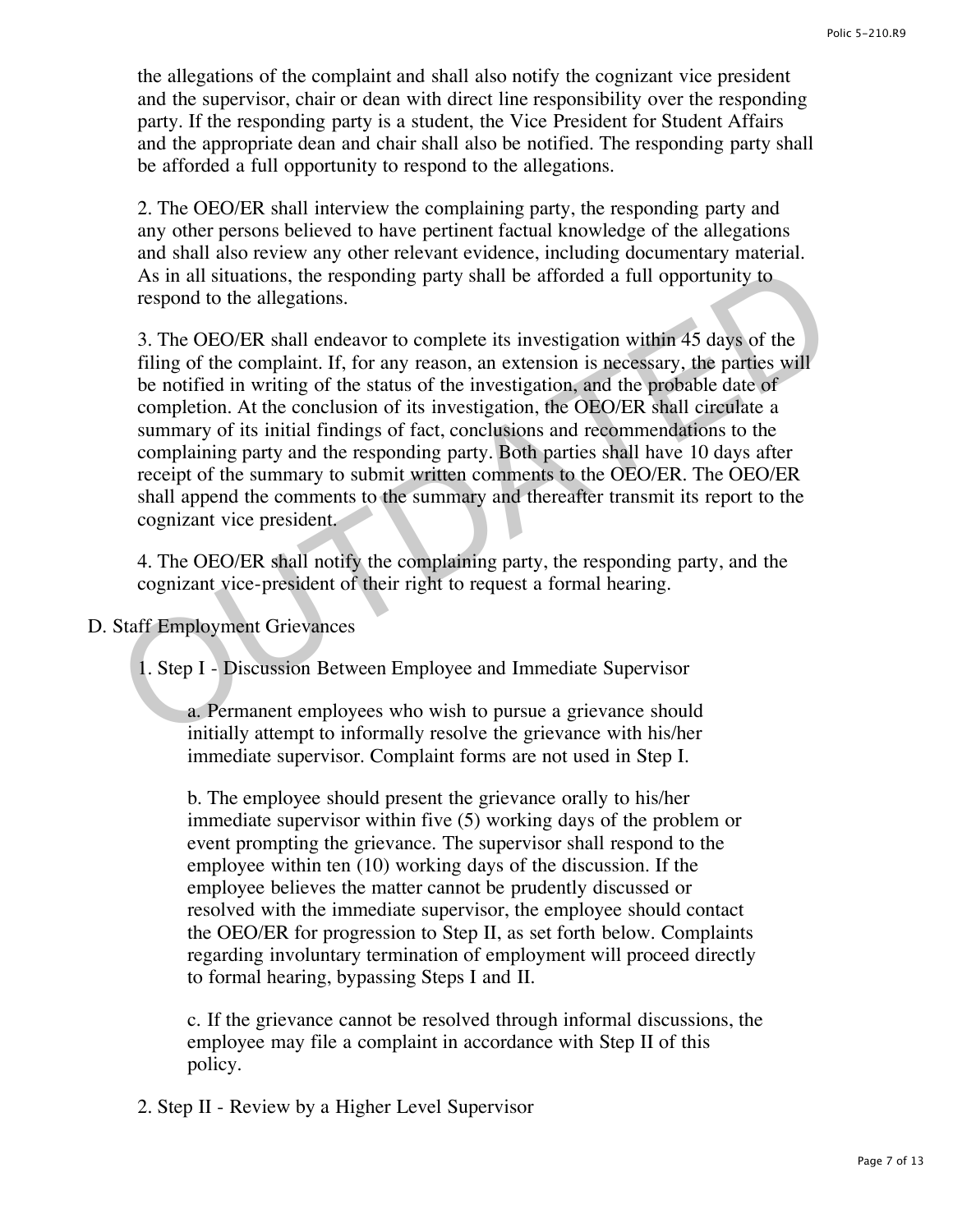a. If the supervisor's decision in Step I is not satisfactory to the employee, or if no response is received within ten (10) working days, the employee may file a complaint with the OEO/ER.

b. A complaint form shall be obtained from the OEO/ER, completed by the party and submitted within fifteen (15) working days of receipt of the supervisor's response, or expiration of the ten (10) day response period.

c. Upon receipt of the complaint, the OEO/ER shall refer the matter to the appropriate level of supervision or management that has not been involved in Step I.

d. The supervisor or manager to whom the matter is referred shall meet with the employee and review the complaint and other relevant documentation. S/he shall discuss the matter with the individuals involved as appropriate, and render a written decision based on the facts of the case. The Step II decision will be forwarded to the employee, the immediate supervisor, and the OEO/ER within ten (10) working days from receipt of the complaint by the reviewing supervisor or manager. C. Upon receipt of the complaint, the OEO/ER shall refer the matter to<br>the appropriate level of supervision or management that has not been<br>involved in Step I.<br>d. The supervisor or manager to whom the matter is referred sh

3. If the employee receives a decision at any step of the procedure and does not ask for further review within the specified time limit, that particular matter will be considered closed.

# VII. PROCEDURE: Hearing

## A. Discrimination and Harassment Cases

1. Unless a complaint or matter has been previously withdrawn, dismissed, settled or otherwise resolved, the matter may proceed to a hearing committee. Either party may request a formal hearing before a hearing committee within ten (10) days of notification of the right to request a hearing, by submitting his/her request in writing to the OEO/ER. The cognizant vice president may also request a formal hearing. Failure to file a written request for a formal hearing within this time shall be considered a waiver of the right to a formal hearing unless the director of the OEO/ER grants an exception. If there is no request for a formal hearing, the initial findings and recommendations of the OEO/ER shall become final and binding.

2. In cases where the OEO/ER found no violation of policy or determined that no sanction should occur, the hearing committee shall determine whether a hearing should be held based on a review of the complaining party's statement, the reply of the responding party, the written request for the formal hearing and the OEO/ER's initial determination and recommendations, and any comments of the parties received in response to the initial summary. The committee may determine that it is unnecessary to hold a hearing based on the following factors: insufficient evidence to support a claim of discrimination or harassment, or the issue is no longer relevant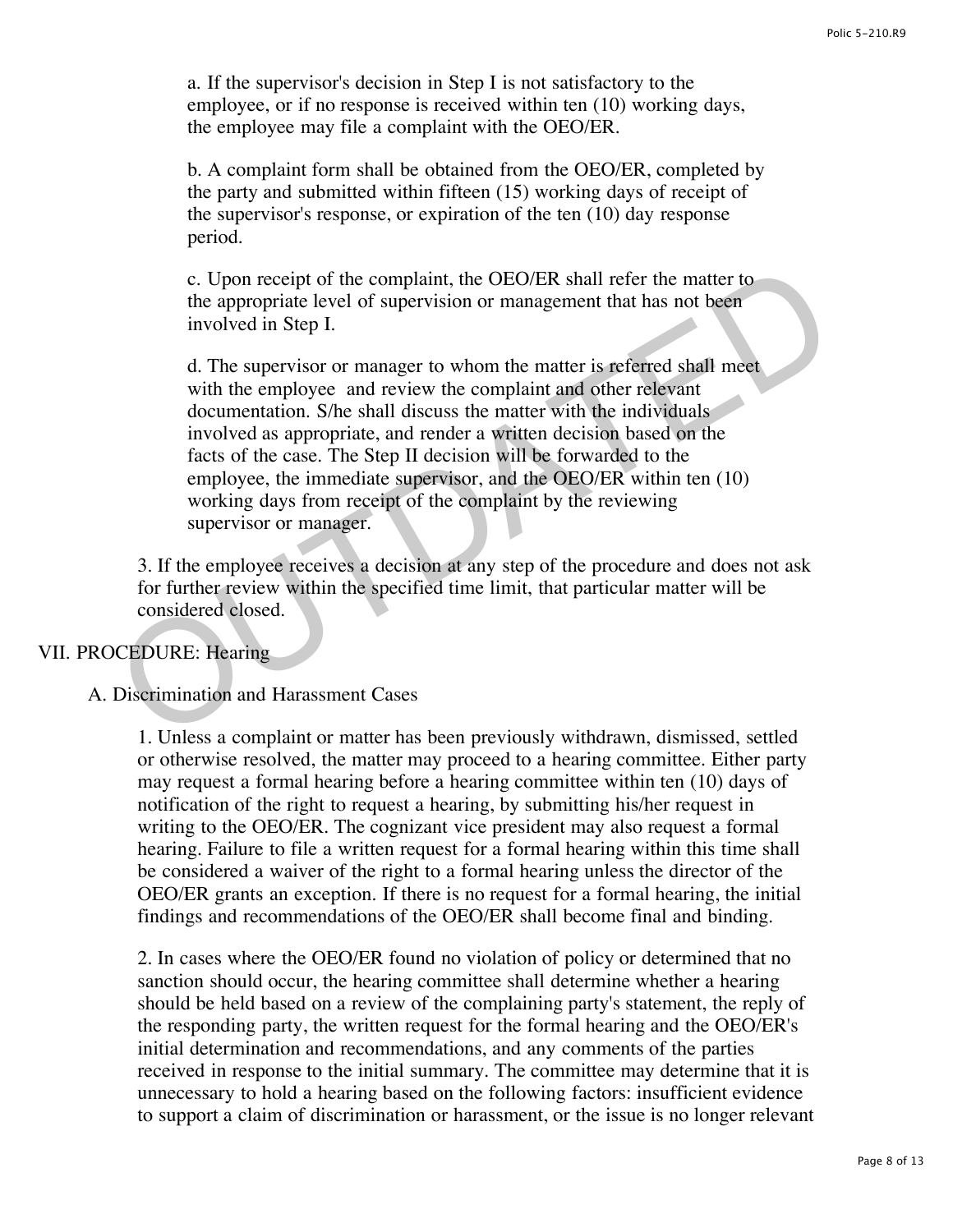or has become moot. If the committee determines that there is insufficient evidence to warrant a hearing, it will issue a finding of 'no merit.' If the committee determines that a hearing shall not be held, the OEO/ER shall inform the interested parties in writing.

3. Either party may appeal the decision to deny a hearing within 10 days to the president.

## B. Staff Employment Grievances

1. If the complainant is not satisfied with the Step II decision, s/he may request a hearing. Complaints regarding involuntary termination of employment will proceed directly to formal hearing, bypassing Steps I and II..

2. Requests for formal hearing shall be submitted in writing to the OEO/ER within ten (10) days of notification of termination or of the Step II decision. Forms for "Request for Formal Hearing" shall be provided by the OEO/ER.

C. Request for Formal Hearing:

1. When a timely request for a formal hearing is filed, the OEO/ER shall convene a hearing committee.

2. The hearing committee ("Committee") shall be composed of five persons selected from a panel of [30] individuals previously appointed for that purpose. The panel members, who shall be appointed annually in June shall include at least 15 faculty members appointed by the vice president for academic affairs from a list of at least 20 persons nominated by the Personnel and Elections Committee of the Academic Senate; at least 45 nonacademic employees of the university appointed by the vice president for human resources from a list of at least 60 persons nominated by the University of Utah Staff Advisory Council (UUSAC), and at least 15 students appointed by the ASUU from a list of at least 20 students (graduate and undergraduate) nominated pursuant to procedures of ASUU. 1. If the complainant is not satisfied with the Step II decision, s/he may request a<br>hearing. Complaints regarding involuntary termination of employment will proceed<br>directly to formal hearing, bypassing Steps I and II..<br>

3. The Committee shall be selected in the following manner: the president shall select a chairperson of the Committee; three members will be selected by lot from the responding party's peer group (faculty, staff, student); and three will be selected by lot from the complainant's peer group. One of the persons from each group shall be designated to serve as an alternate.

4. Members may be disqualified for good reason at the discretion of the director of the OEO/ER. In addition, without stating the reasons, the responding party may excuse one panel member; the complaining party may excuse one panel member; and the cognizant vice president may excuse one panel member. If necessary, any vacancies on the Committee resulting from disqualifications determined pursuant to the process above shall be filled by selection of replacements or alternates from the corresponding group.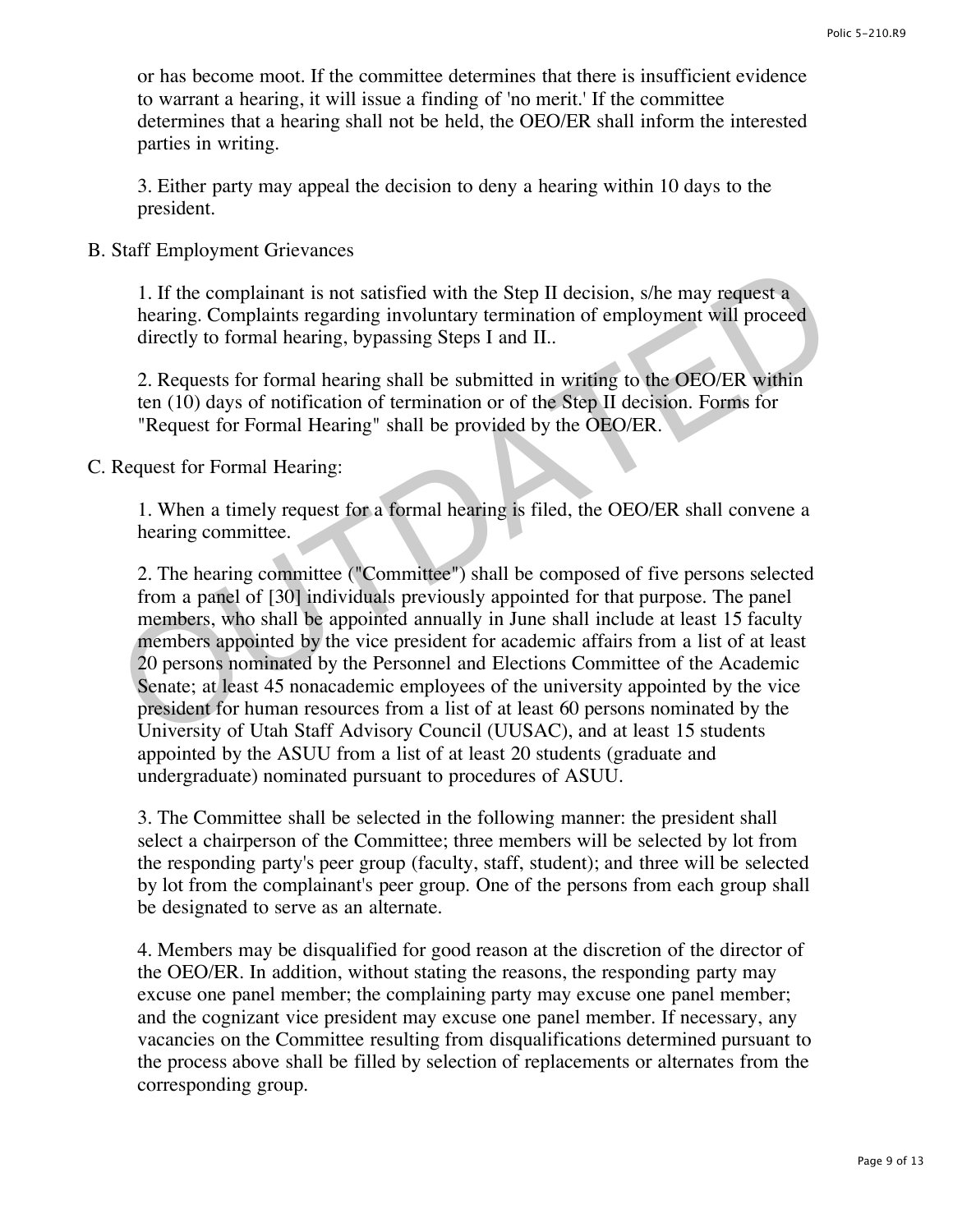5. The OEO/ER shall inform the vice president, the supervisor, the chair and the cognizant dean of the responding party of the decision to hold or deny a hearing. If the responding party is a student, the OEO/ER shall notify the vice president for student affairs and the appropriate dean or chair.

6. To facilitate the work of the Committee, the OEO/ER shall (a) serve as the Secretary to the Committee; (b) provide it with the complaint, statement(s) of the responding party, the written request for the formal hearing, the OEO/ER's initial findings and recommendations, a copy of the Step II determination, if any, and the parties' comments thereto, if any; (c) make appropriate physical arrangements; (d) give notice of the time and place of the hearing to the parties, the cognizant vice president, and all other persons requested by any party or by the Committee to testify at the hearing; (e) distribute the Committee's hearing guidelines to the parties; (f) provide for the making of an electronic record of all oral testimony received and oral arguments made during the hearing; and (g) provide such other investigatory and support services as the Committee may request. The OEO/ER may not participate in the Committee's deliberations and shall have no vote. parties' comments thereto, if any; (c) make appropriate physical arrangements; (d) give notice of the time and place of the hearing to the partise, the cognizant vice president, and all other persons requested by any part

# D. Hearing Guidelines:

1. Hearings shall be closed to the public.

2. The parties shall be notified in writing of the date of the hearing, the charges, the process for selecting the Committee and these guidelines at least ten (10) working days prior to the hearing.

3. Both parties may be accompanied and counseled by an advisor of their choice who may be an attorney, and who may participate in the hearing as described below. The parties must notify the Committee of the advisors selected at least five (5) days prior to the date of the hearing.

4. Each party shall personally make a narrative opening statement that states her/his position on the issues and the facts. The narrative statement shall also describe the relief sought. Thereafter, the party or his/her advisor (if any), but only one of them, shall conduct the examinations and cross-examinations and make a summary statement at the conclusion of the hearing; however, if the hearing does not arise out of the termination of employment or loss of pay, the advisor will be permitted to attend, but not participate in, the proceedings. The Committee and each party may request the appearance of witnesses and the production of documentary evidence. Whenever possible, advance notice of witnesses to be interviewed shall be given to all parties.

5. Whenever possible, all materials submitted for consideration by any party or otherwise considered by the Committee shall be made available to all parties at least three (3) days prior to the scheduled hearing. In exceptional circumstances, the Committee may allow a party to submit evidence or materials at the time of the hearing.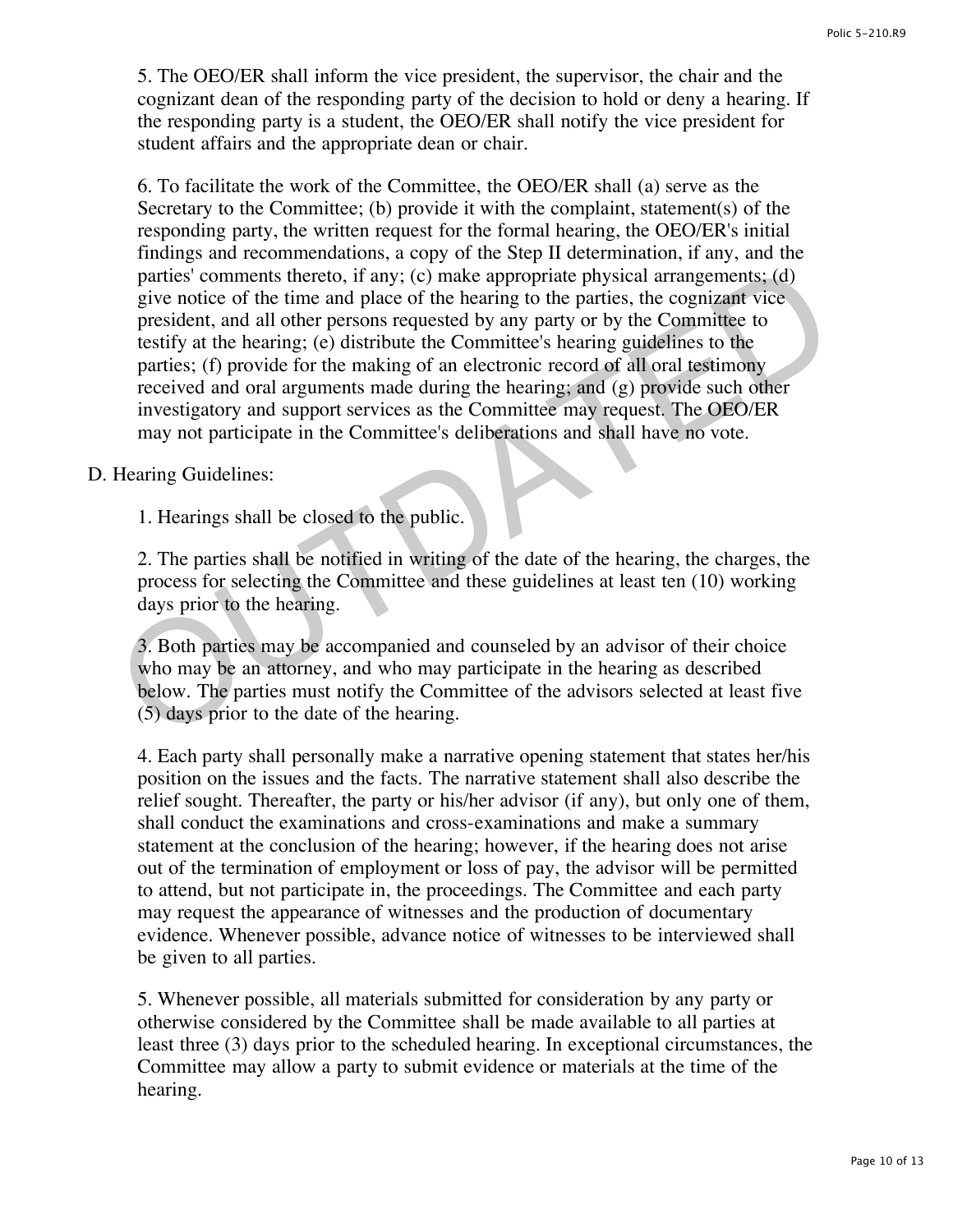6. The hearing, except for deliberations, shall be recorded and a copy made available to either party upon request.

7. At the hearing, the parties or their advisors, as determined above, shall have the right (through the Committee Chair) to question witnesses (including the other party), to present evidence and call witnesses on their own behalf, in accordance with the Committee's procedures established for the conduct of hearings.

8. If either the complainant or the respondent fails to attend the hearing without prior notification and good cause, the Committee may proceed with the hearing and take testimony and evidence, and reach a decision on the basis of such testimony and evidence.

9. The Committee shall not be bound by strict rules of legal evidence or procedure and may consider any evidence deemed relevant. Regardless of whether or not a party is represented by an advisor, the Committee may ask questions at any time of either party and the parties (not their advisors) shall respond to the questions of the Committee. prior notification and good cause, the Committee may proceed with the hearing and<br>take testimony and evidence, and reach a decision on the basis of such testimony<br>and evidence. And reach a decision on the basis of such tes

10. The Office of General Counsel shall serve as a resource to the Committee, and a staff attorney may be present at hearings to provide guidance on substantive law and procedural matters.

11. Committee Chairs and other committee members are prohibited from discussing any matter related to the hearing with the parties or the witnesses, or with others before or after the hearing. Violation of confidentiality shall result in dismissal from the Committee.

12. The parties shall not communicate directly to each other about the complaint.

13. Committee deliberations and voting shall be closed sessions from which all other persons are excluded. Upon request of any member of the Committee, votes shall be taken by secret written ballot.

14. A majority vote by the members of the Committee who attended the hearing shall be required for decisions. The chairperson shall be entitled to vote on all questions.

15. If there is more than one hearing in a matter, or if the hearing continues over more than one session, the same members are to be present for all sessions.

16. In staff employment grievances, the Committee shall confine its determinations to the following: (1) was there a reasonable basis for the supervisor to take the action and (2) whether the action taken was reasonable. In addition, the Committee may examine the procedures followed at any or all stages in the formal review process to determine whether such procedures were consistent with this policy and without substantial defects which operated to deny the complainant basic fairness and due process. The burden of establishing by a preponderance of evidence that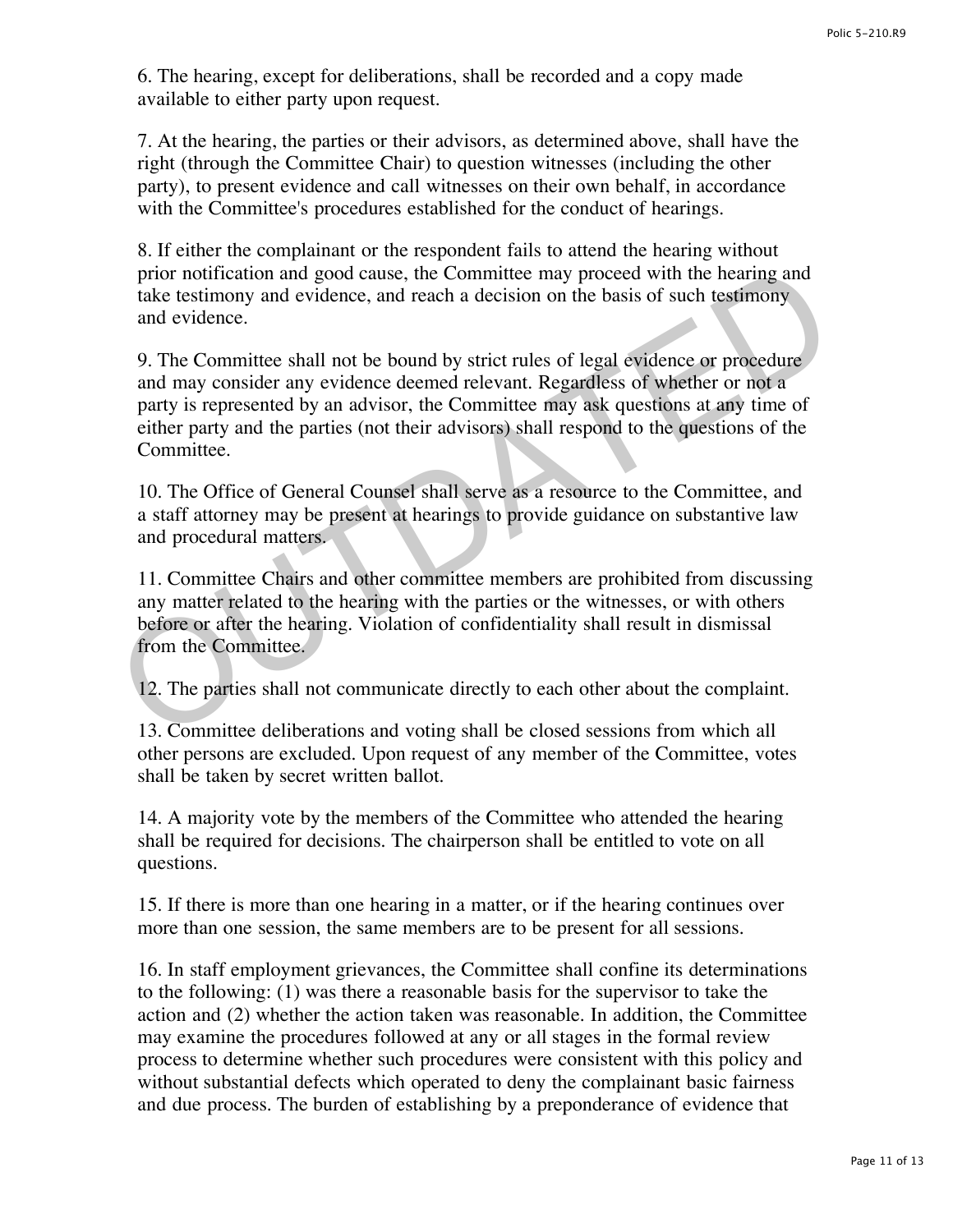procedural defects, if any, operated to deny basic fairness and due process rests upon the complainant.

17. The Committee shall make its findings of fact and its recommendations within 10 working days after the conclusion of the hearing.

18. The OEO/ER shall send a copy of the Committee's findings and recommendations to the cognizant vice president, the complaining party and the responding party.

# VIII. Final and Binding Decision

A. Vice President: The cognizant vice president shall consider all of the documentation s/he feels will be helpful, including the findings and recommendations of the Committee. The vice president may not base a decision on new information not presented at the hearing unless the nature of that information is fairly communicated to the parties and a reasonable opportunity to respond is given to the parties. The vice president may seek advice from his advisors who were not involved in taking the action or making the decision under review. Written notification of the vice president's decision shall be communicated within ten (10) working days to the parties concerned. The decision of the vice president is final and binding, unless either party files a timely, written request with the OEO/ER for presidential review. al and Binding Decision<br>Vice President: The cognizant vice president shall consider all of the documentation s/he<br>Is will be helpful, including the findings and recommendations of the Committee. The vic<br>sident may not base

## B. President:

1. Either party may file with the OEO/ER a written request for presidential review within ten (10) days of notice of the vice president's decision. Upon such request, the vice president shall transmit to the president the final decision as well as the entire record of the matter including the Committee's findings, and recommendations. The vice president shall also provide written justification for the final decision if it is inconsistent with that of the Committee.

2. The President shall consider all of the documentation s/he feels will be helpful, including the findings and recommendations of the Committee. The President may not base a decision on new information not presented at the hearing unless the nature of that information is fairly communicated to the parties and a reasonable opportunity to respond is given to the parties. The President may seek advice from his advisors who were not involved in taking the action or making the decision under review.

3. The president shall issue a final and binding decision within ten (10) days. For good cause, the president may extend the time for action specified in this section. It shall be the responsibility of the OEO/ER to supply the complaining party, the responding party, and the supervisor, dean, or chair as appropriate with a copy of the final decision.

# IX. Sanctions and Remedial Action.

A. In discrimination and harassment cases, the corrective and remedial action that may be